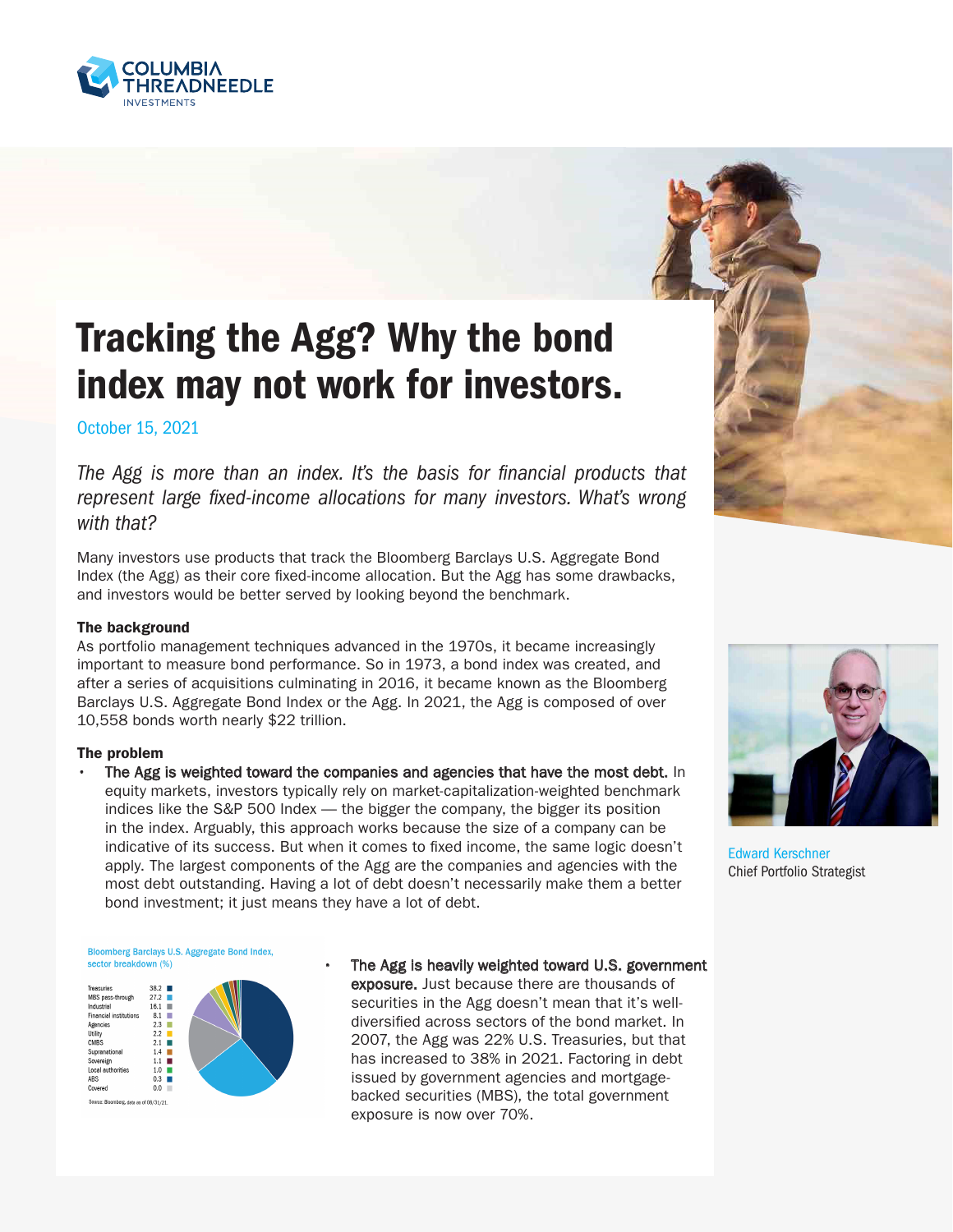

The largest components of the Agg don't provide a lot of diversification. The top two components of the Agg — U.S. Treasuries and MBS — have an 81% correlation. That means that historically, returns for those sectors moved in the same direction most of the time. Less-correlated sectors either form a much smaller component of the Agg or — in the case of sectors like U.S. corporate high-yield and emerging market bonds — are not represented in the Agg at all.

## Bottom line

The bond benchmark represents the largest issuers of debt, but not necessarily the best opportunities for fixed-income investors. It also doesn't foster diversification, with high historical correlations among its largest components. We believe fixed-income investors should look beyond the benchmark. To learn more about the Agg and solutions to its shortcomings, [read our](https://www.columbiathreadneedleus.com/binaries/content/assets/cti-blog/beyond-the-bond-benchmark_white-paper.pdf)  [white paper.](https://www.columbiathreadneedleus.com/binaries/content/assets/cti-blog/beyond-the-bond-benchmark_white-paper.pdf)



The Bloomberg U.S. Aggregate Bond Index (the Agg) is a broad-based benchmark that measures the investment grade, U.S. dollar-denominated, fixed-rate taxable bond market. The index includes Treasuries, government-related and corporate securities, MBS (agency fixed-rate and hybrid ARM pass-throughs), ABS and CMBS (agency and non-agency).

The Standard & Poor's (S&P) 500 Index tracks the performance of 500 widely held, large-capitalization U.S. stocks.

Past performance is not a guarantee of future results. It is not possible to invest directly in an index.

Bloomberg Index Services Limited. BLOOMBERG® is a trademark and service mark of Bloomberg Finance L.P. and its affiliates (collectively "Bloomberg"). Bloomberg owns all proprietary rights in the Bloomberg Indices. Bloomberg does not approve or endorse this material, or guarantee the accuracy or completeness of any information herein, or make any warranty, express or implied, as to the results to be obtained therefrom and, to the maximum extent allowed by law, shall not have any liability or responsibility for injury or damages arising in connection therewith.